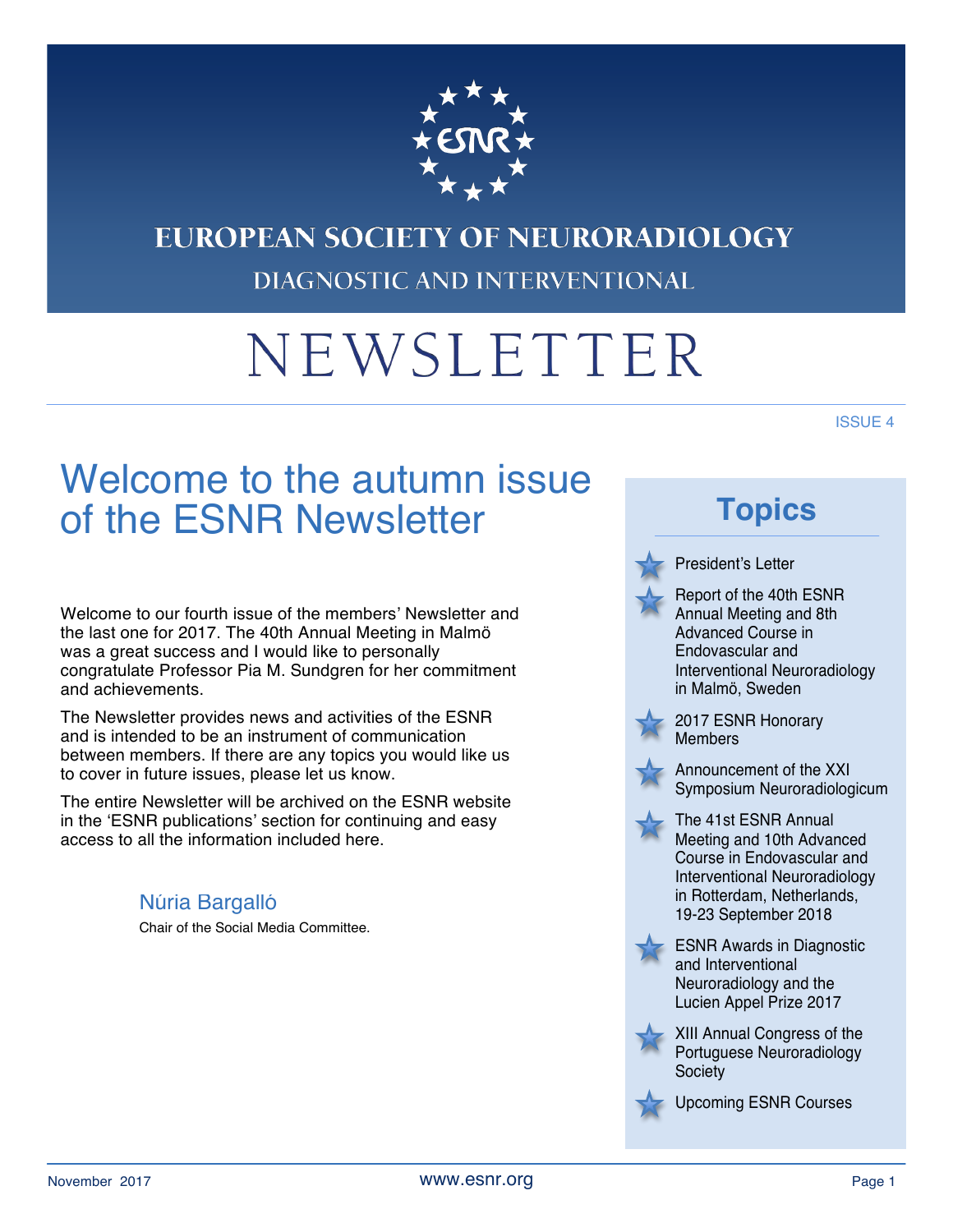



Dr Alex Rovira Cañellas

# President's Letter

A very warm welcome to the fourth issue of the 2017 ESNR Newsletter.

Last September, ESNR hosted its Annual Congress in Malmö. This meeting provided extensive scientific information and networking opportunities, and informal feedback suggests that it was very well perceived by attendees. I would like to particularly thank Professor Pia M. Sundgren, for organizing what I consider to be one of the best ESNR congresses ever. She, together with all members of the scientific committee, ESNR executive members, ESNR central office staff, and Dekon staff (the professional congress organization, put a huge amount of effort, dedication and passion into organizing this event.

After the ESNR 2017 election process that took place last September, I would like to welcome the new Executive Committee members; Luigi Manfre as the new chairperson of the Spine Committee, and Naci Koçer as the new chairperson of the Interventional Committee. I would also like to congratulate Andrea Rossi, Tarek Yousry, Bernhard Schuknecht and Pia M. Sundgren for being re-elected for a second term as Executive Committee members. I also want to thank the dedication and hard work of two officers who have now finished their mandate; Olav Jansen as Chairperson of the Interventional Committee, and Mario Muto as Chairperson of the Spine Committee. It has been a great pleasure to work with both of them over the years.

I hope that you will have the opportunity to enjoy the end-of-year break, and prepare yourselves for all the activities planned by ESNR for 2018.

I wish all ESNR members a happy and healthy New Year.

*Dr Alex Rovira Cañellas* President of the ESNR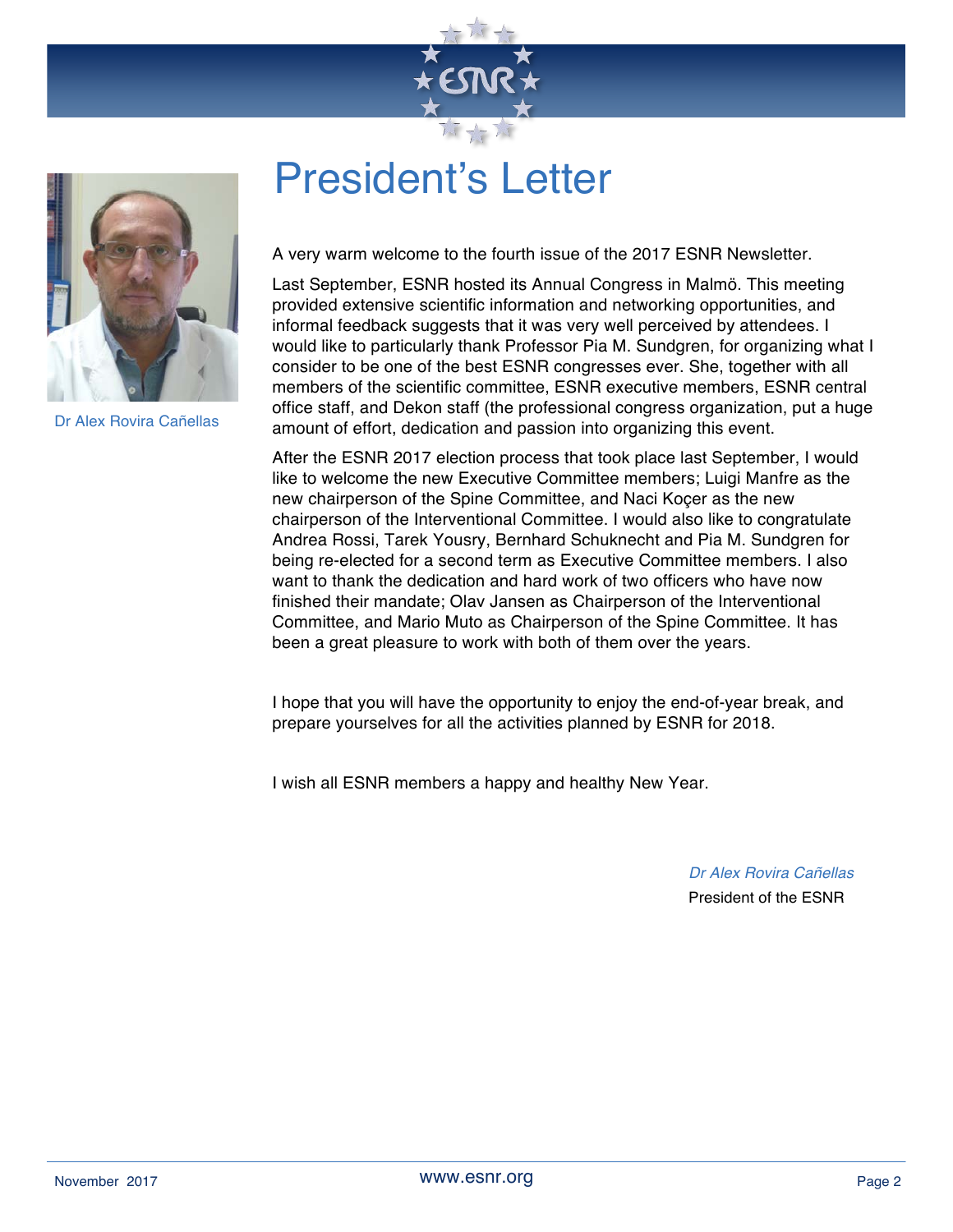



Report of the 40th ESNR Annual Meeting and 8th Advanced Course in Endovascular and Interventional Neuroradiology in Malmö, Sweden, 13 -17 September 2017

The 40th ESNR Annual Congress was held in Malmö, Sweden from 13–17 September 2017, under the successful Presidency of Professor Pia Maly Sundgren. The meeting was sponsored by nine industry representatives and attended by 722 participants, from 60 different countries all over the world.

The conference started with a half day pre-course in CSF diseases, which was very well attended with participants filling the room and standing at the back. The following day Her Majesty the Queen of Sweden opened the 24th Advanced Course in Diagnostic Neuroradiology and the 9th Advanced Course in Interventional Neuroradiology, which were devoted to neurodegenerative disease and stroke management respectively.

The final written and oral exams for the European Diploma in Neuroradiology (EDiNR) took place on

13 September with 115 examinees from over 20 countries being examined, of which the majority passed. At the same time 17 candidates sat the European Diploma in Paediatric Neuroradiology (EDiPNR).

Many interesting topics of diagnostic neuroradiology were discussed during the conference, including vascular, psychiatric/neurodegenerative,



metabolic/toxic, white matter, infectious, new insights in paediatric imaging, and spinal diseases, as well as the application of new advanced imaging techniques and standardization. Four joint sessions with other societies were held: the 'ESNR-ESNHR' dedicated to head and neck tumours; the 'ESNR-ASSR' dedicated to spine imaging and treatment; the 'ESNR-ASNR' with focus on psychiatric disorders, and the 'ESNR-ASPNR' dedicated to vascular disorders in children. The morning sessions always began with interactive case presentations in paediatric, head and neck, spine and interventional topics. The Swedish Society of Neuroradiology held the Togny Greitz lecture given by Professor Harnsberger from the US. This year's keynote speakers were Professors Anne Osborn, Mark van Buchem, Mauricio Castillo, and Staffan Holmin.

During the conference, 84 selected abstracts were presented orally, divided into five categories: 42 diagnostic, 20 interventional, seven head and neck,

> 12 paediatric and three spinal. In addition, 135,100 e-posters were also presented.

A a Diploma ceremony led by Professor Tali, CEO, EBNR, EDiNR and EDiPNR was given to candidates who had passed their exams.

*Prof Pia Maly Sundgren* ESNR Congress President 2017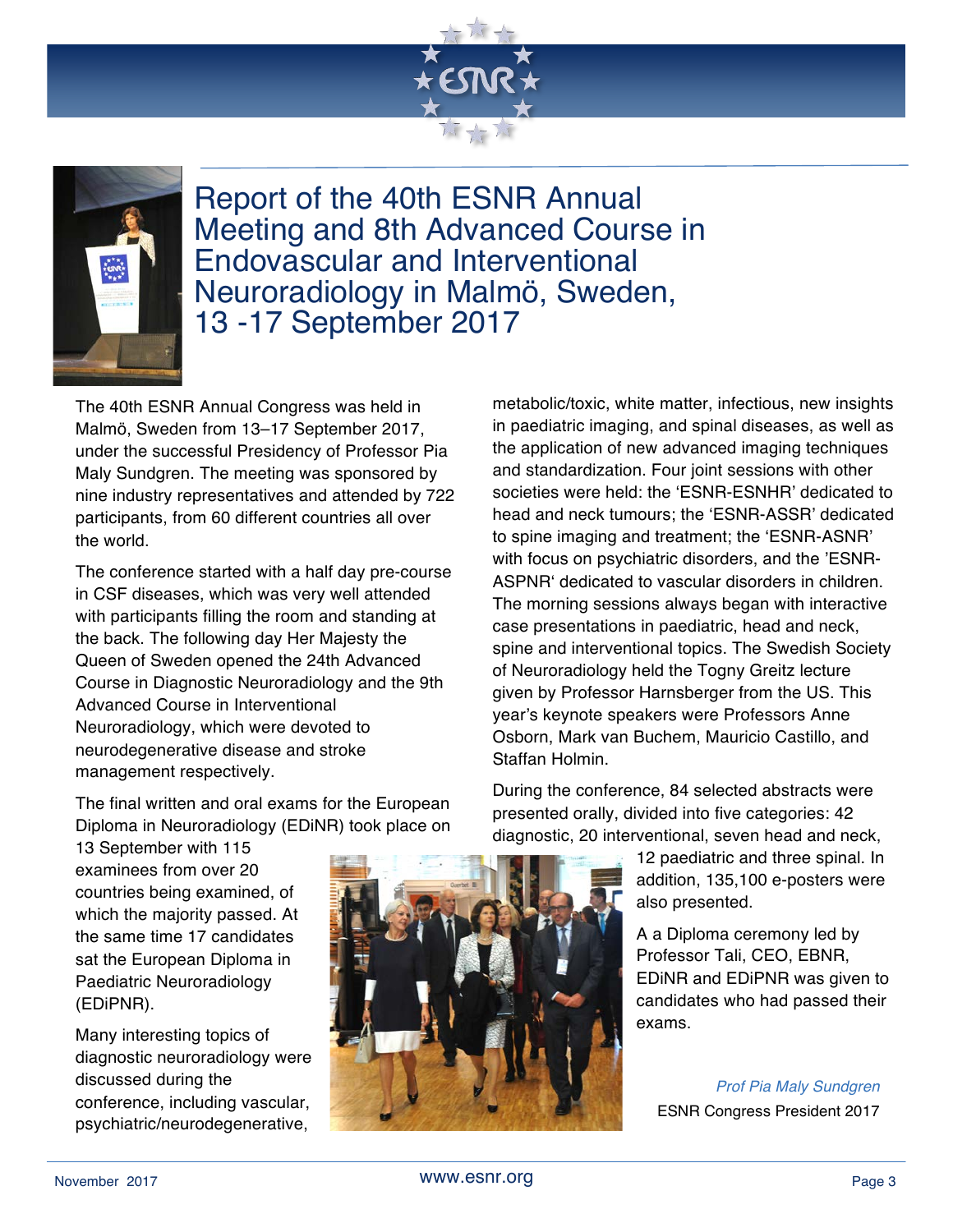



## New Honorary Members of the ESNR, 2017

The Honorary Membership ceremony took place during the 40th Annual Meeting in Malmö. Prof. Jan Wilmink and Prof. Gilberto Gonzalez were presented their awards by Prof. Pia Maly Sundgren and Prof Alex Rovira, respectively. They received the awards for their outstanding contribution to neuroradiology during their long and successful professional careers.

#### **Prof. Jan Wilmink**

Jan Wilmink was born in the Netherlands and spent his childhood in South Africa. He studied medicine at the University of Groningen. This was followed by an 18-month period of national service in the Neurology Department of the Central Military hospital in Utrecht, before formal post-graduate training in neurology between 1972– 1976. He became absorbed by neuroradiology during his temporary appointment at the



Neuroradiology Department in Groningen, and he decided to undergo an additional period of radiological training between 1979–1982. Professor Wilmink returned to the Department of Neuroradiology in Groningen and became its head in 1987, following on from Lourens Penning. In 1990 he accepted an invitation to take the post of Professor of Neuroradiology in the new University Hospital at Maastricht, and stayed on in this position until his retirement in 2007. Since his formal retirement he has remained active in his profession with part-time appointments in the MRI Centre, Amsterdam, and TeleConsult Europe.

His main fields of interest are neuroradiology, especially spinal imaging. In 1988 he obtained a Ph.D. degree with his doctoral dissertation entitled 'Radiology of Sciatica'.

Jan Wilmink has authored or co-authored more than 100 peerreviewed scientific papers and eight book chapters. He is author

of a book entitled 'Lumbar spinal imaging in radicular pain and related conditions: understanding diagnostic images in a clinical context' published by Springer in 2009. He has supervised the theses of six Ph.D. candidates and participated in the thesis assessment committee of many others. He has extensive teaching experience, both national and also transcontinental, with regular teaching visits to the Caribbean region and Indonesia, as well as more incidental teaching excursions. He has also been invited to participate in European courses (such as the Erasmus course and the European Congress of Radiology courses) besides giving numerous presentations at various scientific meetings.

Professor Wilmink is an active member of many scientific societies and organizations and has held office in the Dutch and European Societies of Neuroradiology, most recently as chairman of the Scientific Awards Committee of the European Society of Neuroradiology (ESNR) from 2009–2012. He served as National Delegate for the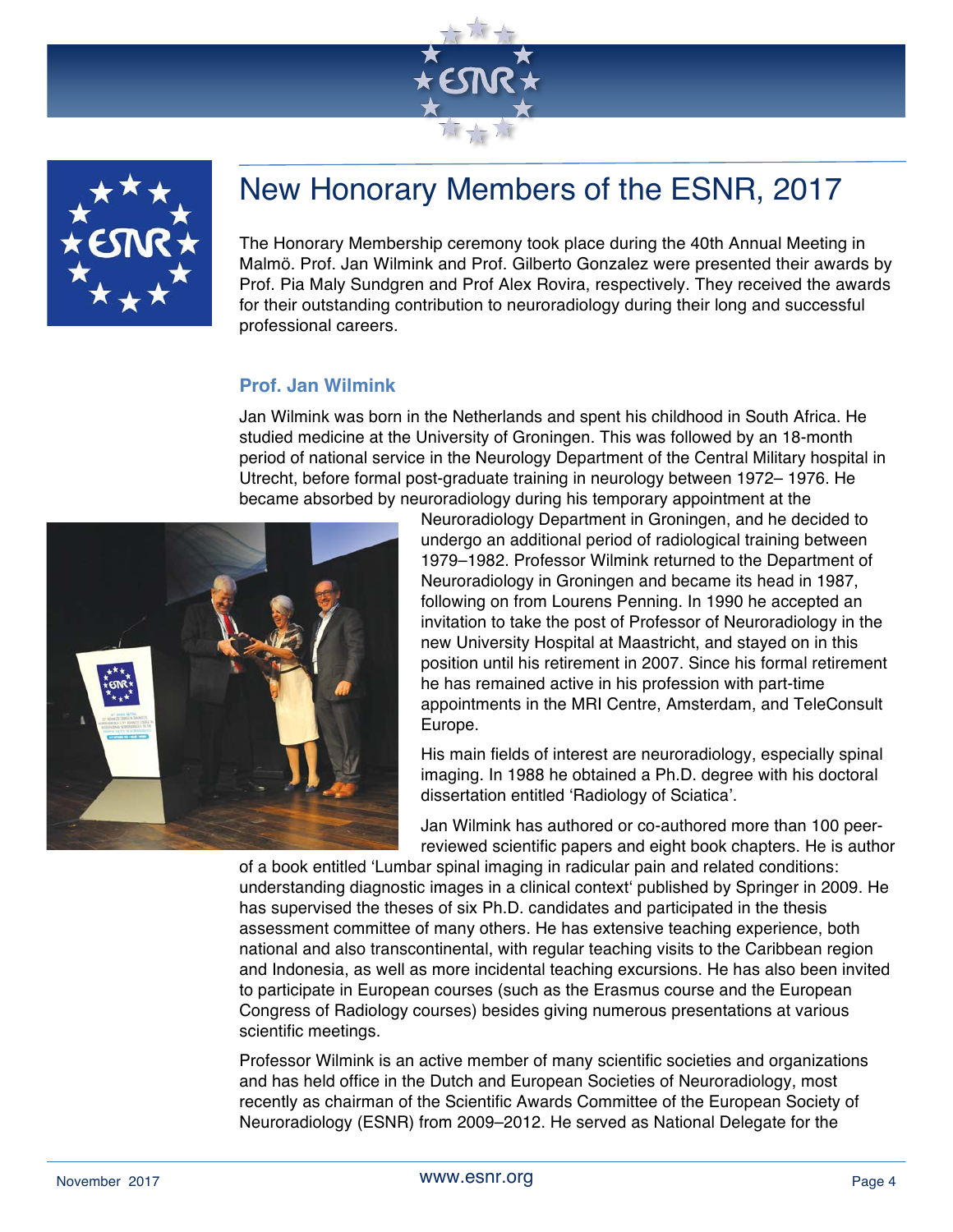

Netherlands in the ESNR from 2001–2007, and also as a member of the Nomenclature Committee of the American Association of Spinal Radiologists, as well as a member of the Working Group on Lumbar Radicular Syndrome of the Netherlands Health Council. He has served on the Editorial Board of the journals 'Neuroradiology' and 'Clinical Neurology and Neurosurgery', and has acted as referee for these journals, as well as for 'European Radiology' and 'Acta Orthopedica Scandinavica'.

Jan is a loyal friend of neuroradiology, a gentleman and an excellent advocate for our field.



#### **Dr. Gilberto Gonzalez**

Dr. Gilberto Gonzalez has been awarded 2017 ESNR Honorary Membership for his outstanding contribution to neuroradiology during his long and successful professional career.

Dr. Gilberto Gonzalez was born and raised in the Arizona-Mexico border town of Nogales, in the heart of the Great Sonoran Desert. After medical school, he trained in radiology at the Brigham and Women's Hospital in Boston, and he was recruited to join the faculty at the Massachusetts General Hospital (MGH) where he joined the MGH NMR Center. While developing a research group at the NMR Center, he also did a fellowship in neuroradiology at the MGH and subsequently joined its Neuroradiology Division. He was called to lead the Neuroradiology Division in 1995 and he has been its Chief ever since.

Collaborating with many talented people, he had a very interesting research career in Boston, including helping to understand the mechanisms of neuronal injury in AIDS, and applying advanced CT and MRI in the clinical management of acute ischemic stroke.

Dr. Gilberto Gonzalez has published over 200 original, peer-reviewed scientific papers, over 100 chapters and reviews, and three books. He has published in the areas of ischemic stroke, brain tumours, cerebral haemorrhage, AIDS, dementia and Alzheimer's disease, has received research funding from the NIH, foundations and medical enterprises, and has given over 150 invited lectures at universities and at scientific meetings in the US, Europe, Latin America and Asia. He has received several honours, including the Outstanding Researcher Award from the American Society of Neuroradiology, and has given the Taveras (Harvard), Newton (UCSF) and Wood (UNC) Lectures. Dr. González has been on the editorial board of the American Journal of Neuroradiology and Neurosurgery and is an ad hoc reviewer for many journals, including the New England Journal of Medicine, The Lancet, Radiology and Stroke.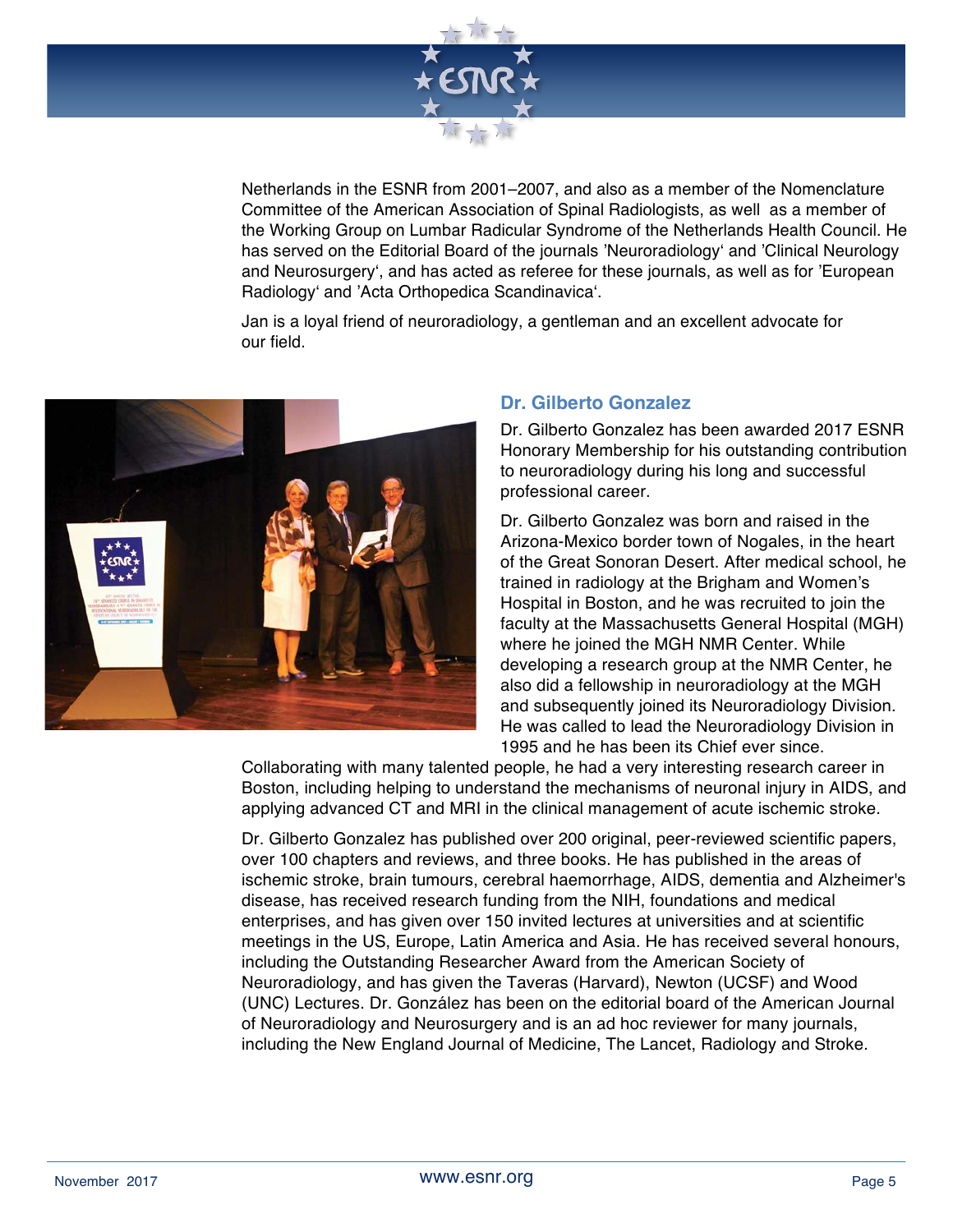



### Announcement of the XXI Symposium Neuroradiologicum

### Taipei, Taiwan, 19 - 23 March 2018

Dear ESNR members,

Our warmest greetings from Taipei!

The upcoming XXIth Symposium Neuroradiologicum will grace springtime Taipei, at the International Convention Center, between 19–23 March, 2018. It is co-hosted by the Japanese Society of Neuroradiology, the Korean Society of Neuroradiology, and Head & Neck Radiology.

The theme of the upcoming symposium, 'One World, One Family', illustrates our belief that the event in Taipei will be a game-changer: since the first assembly in Belgium in 1939, only a handful of events have been hosted outside the European continent. But with Taipei – one of Asia's most enchanting capital cities – organizing the XXIth Symposium, you can anticipate stimulating sessions, hands-on workshops, speeches by acclaimed national and international speakers, and an exciting itinerary of social events.

Further, Neuroradiologicum has an abiding tradition of recognizing that excellence in this specialty can only progress with concerted efforts to share perspectives, the latest findings, and cutting-edge technologies that cover all aspects of the specialty; thus, the chosen theme of 'One World, One Family', to underpin the spirit of the symposium in Taipei.

Now, we offer our sincerest welcome to Taipei to all of you, a city that makes sense of all that is contrastive yet wonderful: here, you can expect the world's most advanced metro systems, and cultural marvels that date back thousands of years; what is more, you will be blown away by Taipei's jaw-dropping culinary diversity, where food is considered a religion. The city is also home to some of Asia's most tourism-worthy destinations and along your travels, you can sample the Taipei citizens' hospitality that international bloggers rave about.

Finally, we offer our greatest appreciation for the encouragement of the neuroradiological communities worldwide. Your support has given us a strong foothold in the international neuroradiological medical profession; your participation, therefore, will be key to the success of the XXIth Symposium Neuroradiologicum.

We look forward to seeing you in Taipei!

Wangui

*Professor Wan-Yuo GUO, M.D., Ph.D.* Symposium President



**Please visit the website for online registration: http://www.snr2018.org/**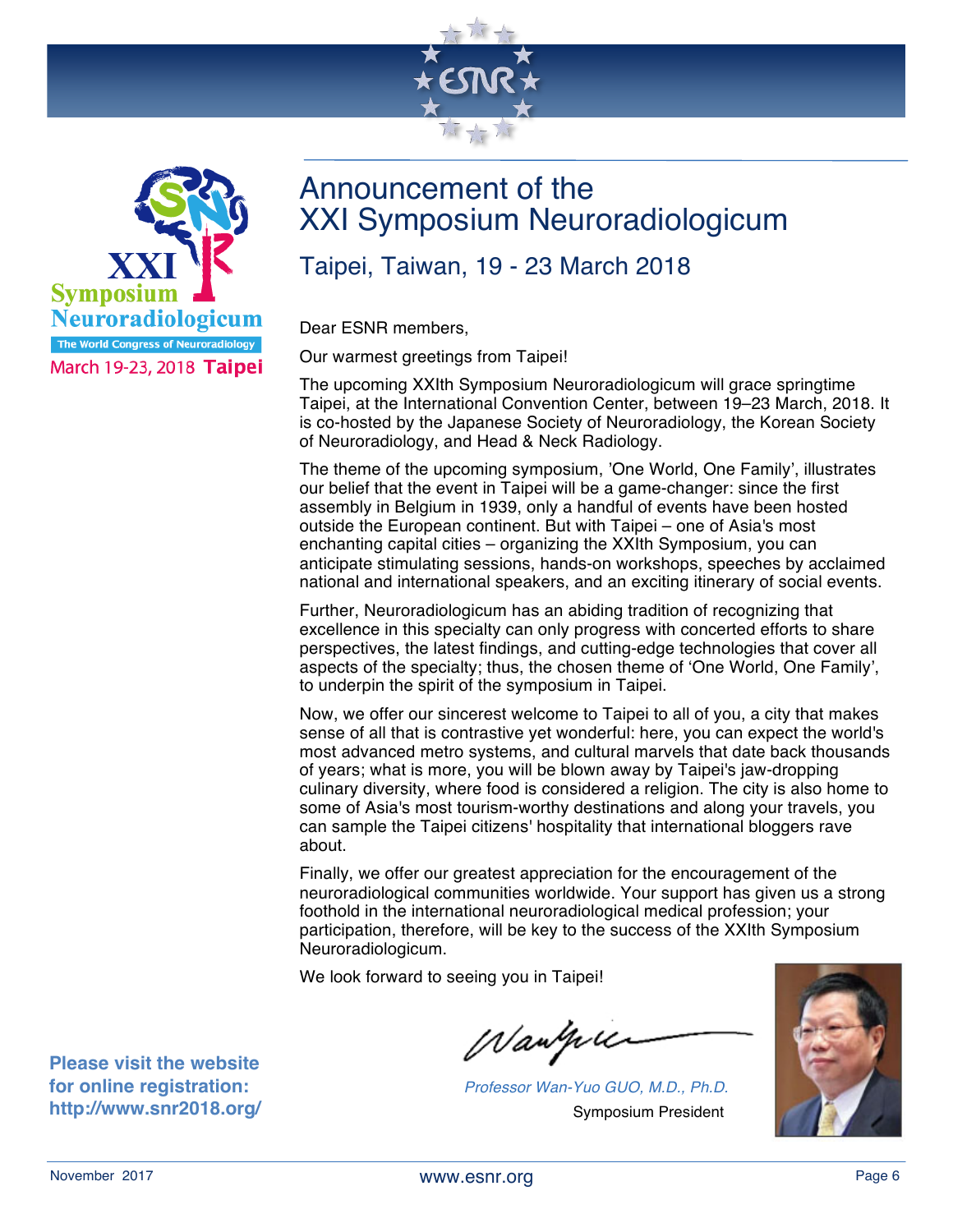

### The 41st ESNR Annual Meeting and 10th Advanced Course in Endovascular and Interventional Neuroradiology Rotterdam, Netherlands, 19 - 23 September 2018

The 41st ESNR Annual Meeting and 10th Advanced Course in Diagnostic and Interventional Neuroradiology will take place from 19–23 September in Rotterdam, the Netherlands.

Prepare to be inspired by world-renowned keynote speakers, the latest scientific insights, and most importantly, your colleagues! With advanced courses in 'Imaging

techniques in Neuroradiology: here and beyond!' and 'Neurovascular lesions: to treat or not to treat?', an inspiring educational programme is kicked off on 20 September, which will continue throughout the Annual Meeting. In honour of the opening of the newly built Erasmus MC as the most modern hospital in Europe, the pre-conference symposium on 19 September is themed 'Hospital of the Future'.

Rotterdam is a wonderfully dynamic city in the south-west of the Netherlands. It has recently been named by both the *New York Times* and *Lonely Planet* as one of the top ten places to visit, boasting fascinating modern architecture, including the brand-new train station and its surroundings, world-class



museums and festivals, top bars and restaurants, amazing river views, and a stunning market hall. Rotterdam is very easy to reach from Schiphol Airport, with fast trains every 15 minutes taking you to the centre of Rotterdam in less than 30 minutes. English is spoken widely in the Netherlands. The congress centre 'De Doelen' and the adjoining congress hotel (Marriott) are located directly opposite the train station, right within the city centre.

Keep an eye on our website (http://www.esnr.org) where the preliminary programme will be posted soon. Registration and abstract submissions are expected to open within the coming month.

#### **Abstract submission deadline: 12 April 2018.**

Follow @ESNRad and @MarionSmits on Twitter to stay informed on the latest #ESNR2018 updates!

*The 41st ESNR Annual Meeting and 10th Advanced Course in Diagnostic and Interventional Neuroradiology: Port to Inspiration*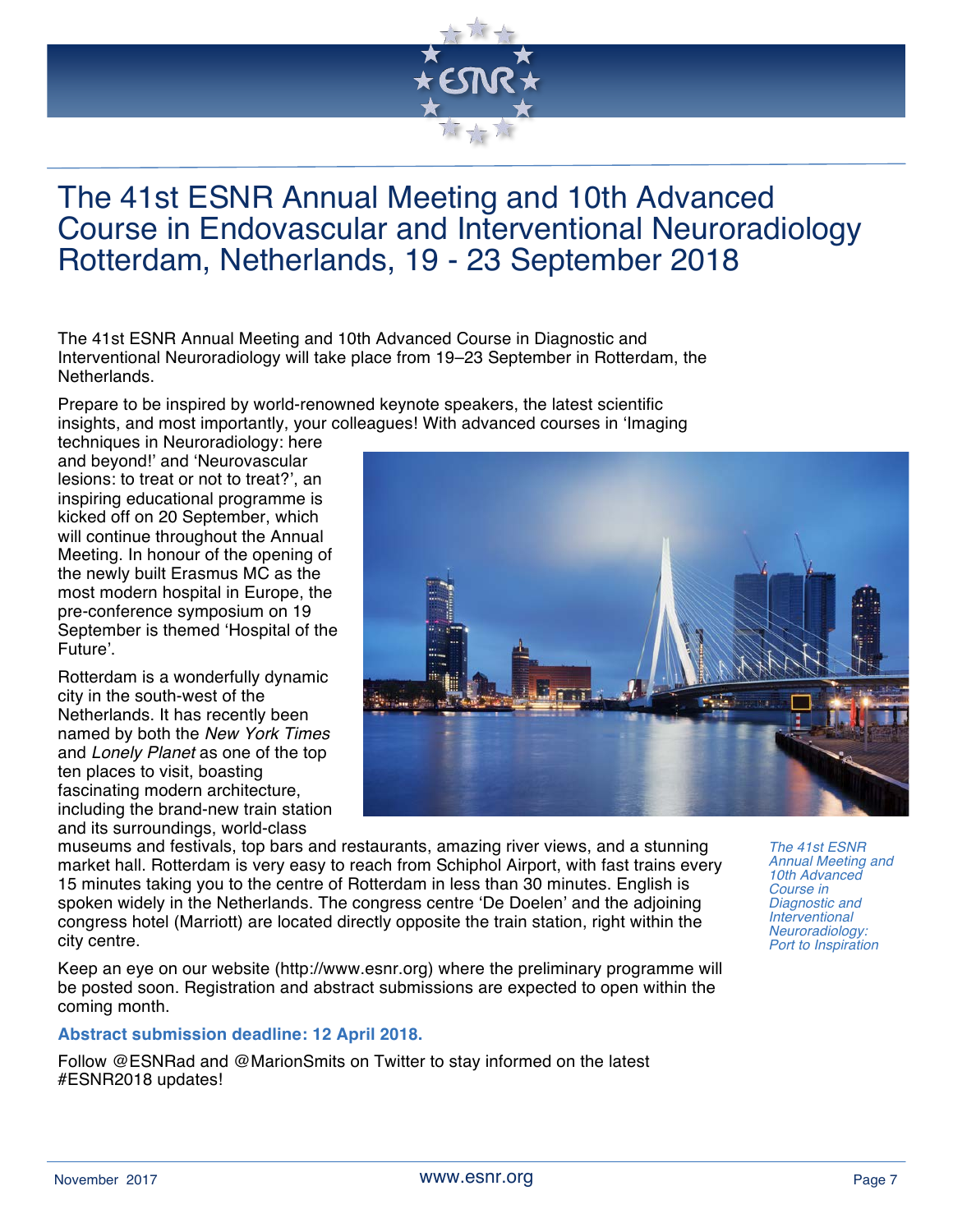# ESNR Awards in Diagnostic and Interventional Neuroradiology and the Lucien Appel Prize 2017

In 2017, the three ESNR Scientific Awards for the achievements of young neuroradiologists were presented for the ninth time. The Lucien Appel Prize of the ESNR honoured the best research paper and the ESNR prizes in honour of the 'Pioneers and Past Presidents' were awarded to the best submitted diagnostic and interventional papers. For 2017, the Executive Committee of the ESNR has decided to honour Erik Lindgren with the diagnostic award and Marco Leonardi with the interventional prize. The laureates for all three awards receive a prize of  $\epsilon$  4,000 each, and free registration at the ESNR Annual Congress in Malmö, where they presented their work.



### Lucien Appel Prize 2017

The laureate for 2017 was **Dr. Domenico Tortora** from Genoa, Italy, with his paper 'Variability of Cerebral Deep Venous System in Preterm and Term Neonates Evaluated on MR SWI Venography' by D. Tortora, M. Severino, M. Malova, A. Parodi, G. Morana, L.A. Ramenghi, A. Rossi (AJNR American Journal of Neuroradiology 2016; 37: 2144-2149).

Dr. Domenico Tortora was born in Casoli, Italy, in 1984. He received his Medical Degree at the University of Chieti in 2009 with the thesis 'Role of advanced MR techniques in characterization and follow up of

brain tumours'. From 2010 to 2015 he was resident in Radiology at the University of Chieti and has since then worked in a research position at Gaslini Children's Hospital, Genoa, Italy, under the supervision of Andrea Rossi. Dr. Tortora has authored and co-authored 24 papers and was awarded the prize for the best oral presentations on the 'Role of very high field advanced imaging techniques in grading gliomas', 'Brain perfusion of preterm and term born neonates', 'DTI study of the white matter in paediatric patients with holoprosencephaly', and 'Role of arterial spin-labelling in paediatric patients with moyamoya'.



#### ESNR Prize in Honour of the Pioneers and Past Presidents Diagnostic Neuroradiology 2017 in Honour of Erik Lindgren

The laureate for 2017 was **Dr. David Fällmar** from Uppsala, Sweden, with his paper 'Arterial spin labeling– based Z-maps have high specificity and positive predictive value for neurodegenerative dementia compared to FDG-PET' by D. Fällmar, S. Haller, J. Lilja, T. Danfors, L. Kilander, N. Tolboom, K. Egger, E. Kellner, P.M. Croon, S. C. J. Verfaillie, B. N. M. van Berckel, R. Ossenkoppele, F. Barkhof, E.M. Larsson. (European Radiology online 3 April 2017).

Dr. David Fällmar was born in Uppsala, Sweden, in 1980. He studied cognitive science and medicine at the universities of Umea and Uppsala between 1999 and 2006. He then spent four years in neurology and psychiatry before he became resident and Ph.D. student in radiology with focus on neuroradiology at the University of Uppsala. He has published six papers so far, mainly on advanced imaging techniques.



#### ESNR Prize in Honour of the Pioneers and Past Presidents Interventional Neuroradiology 2017 in Honour of Marco Leonardi

The laureate for 2017 was Dr. Johannes Kaesmacher from Munich, Germany, with his paper 'Thrombus Migration in the Middle Cerebral Artery: Incidence, Imaging Signs, and Impact on Success of Endovascular Thrombectomy' by J. Kaesmacher, C. Maegerlein, M. Kaesmacher, C. Zimmer, H. Poppert, B. Friedrich, T. Boeckh-Behrens, J. F. Kleine; (Journal of the American Heart Association online 15 February 2017).

Dr. Johannes Kaesmacher was born in Dormagen, Germany, in 1988. Between 2007 and 2014, he studied Medicine at the Ludwig-Maximilians and Technical Universities at Munich, Germany, and in Houston and New York, USA, supported by a Weill-Cornell-Scholarship. He finished his Doctoral Thesis on 'Proteome analysis to identify mitochondrial contact sites' in 2012. Since 2015, he has been resident and research fellow at the Department of Neuroradiology, Technical University in Munich, Germany. He has authored and co-authored 17 papers, mainly in the field of interventional neuroradiology.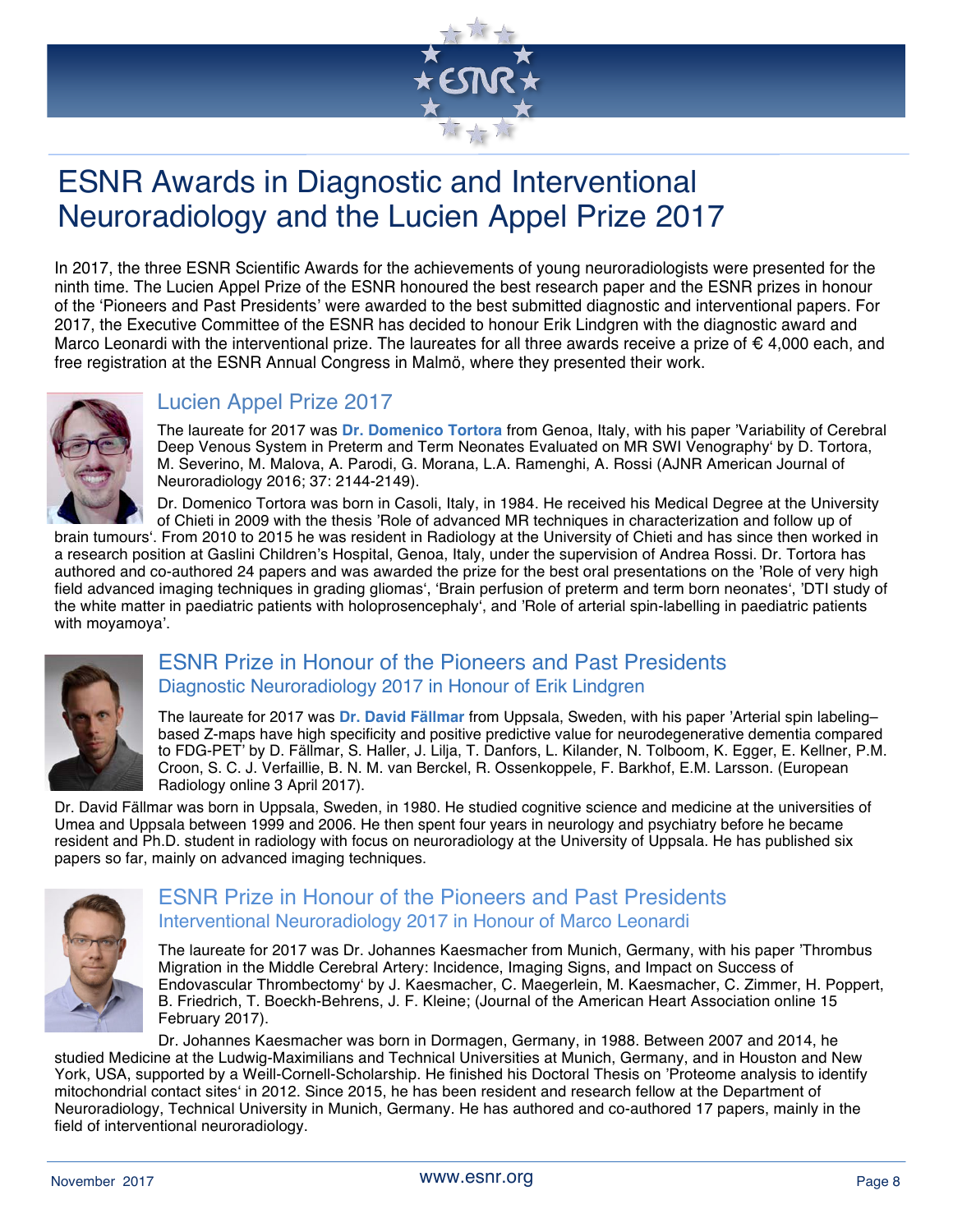



### XIII Annual Congress of the Portuguese Neuroradiology Society

The 2017 Annual Congress of the Portuguese Neuroradiology Society (SPNR) was held in Estarreja, the home town of the angiography pioneer Prof. Egas Moniz. This year congress celebrated the 90th anniversary of the first world cerebral angiography performed by this Portuguese neuroscientist.

The XIIIth annual congress was part of a larger activity organized by the SPNR entitled 'The Brain Week'. The Brain Week took place between 31 May and 6 June, 2017, gathering more than 300 participants and being endorsed by the Portuguese Medical Association, all the medical universities, among other universities, and medical and scientific organizations. The SPNR deciding to organize more than just a congress, and included a full week's programme that



incorporated a wide neuroscience scientific programme, as well as cultural, artistic and social activities, the main objective being to promote a close relationship between all the neuroscience specialties, the other medical fields, the medical physics and bioengineers and also the university community and local population.

The Brain Week was an innovative and successful model of medical congress going beyond the regular scientific sessions and gathering several activities around a medical congress, from history to science, and from sports to art, and widening the circle of target participants to all neuroscience medical doctors and researchers, as well as to other fields of medicine, and even the general public.

The XIIth Annual SPNR congress took place between 1–3 June, with more than 50 papers presented by foreign invited guests and professors: Karel terBrugge from Toronto, Canada; José Guilherme Pereira Caldas from São Paulo, Brazil; Alex Rovira from Barcelona, Spain; and Bernhard Schuknecht from Zurich, Switzerland. The scientific sessions of the congress were transmitted by live streaming to Brazil, as part of the existing cooperation protocol between the two national (Portuguese and Brazilian) neuroradiology societies. The congress also included two courses on Interventional Neuroradiology and Advanced Multimodal Imaging for residents and young Neuroradiologists, and two neuroscience workshops ('Brain: Technology and softs skills' and 'Multimodal Imaging in Neuroscience'), with the participation of different field neuroscientists, physics and medical bioengineers.

The SPNR had the opportunity to release two new books: 'Os trilhos da Neurorradiologia, 90 anos após a 1ª angiografia cerebral', devoted to the evolution of Portuguese neuroradiology after the invention of the first cerebral angiography, and 'The legacy of Egas Moniz in present-day Neuroradiology – Universal Perspective after the first Cerebral Angiography', with the collaboration of several neuroradiologists from around the world.

#### *Pedro Vilela*

Former President of SPNR

#### *Pedro Melo Freitas*

President of the Brain Week 2017 Organizing Committee

*Pedro Vilela, Former President of SPNR; Àlex Rovira, ESNR President; and Pedro Melo Freitas, President of the Brain Week 2017 Organizing Committee, in front of the table where Prof. Egas Moniz performed the world's first cerebral angiography in 1927*